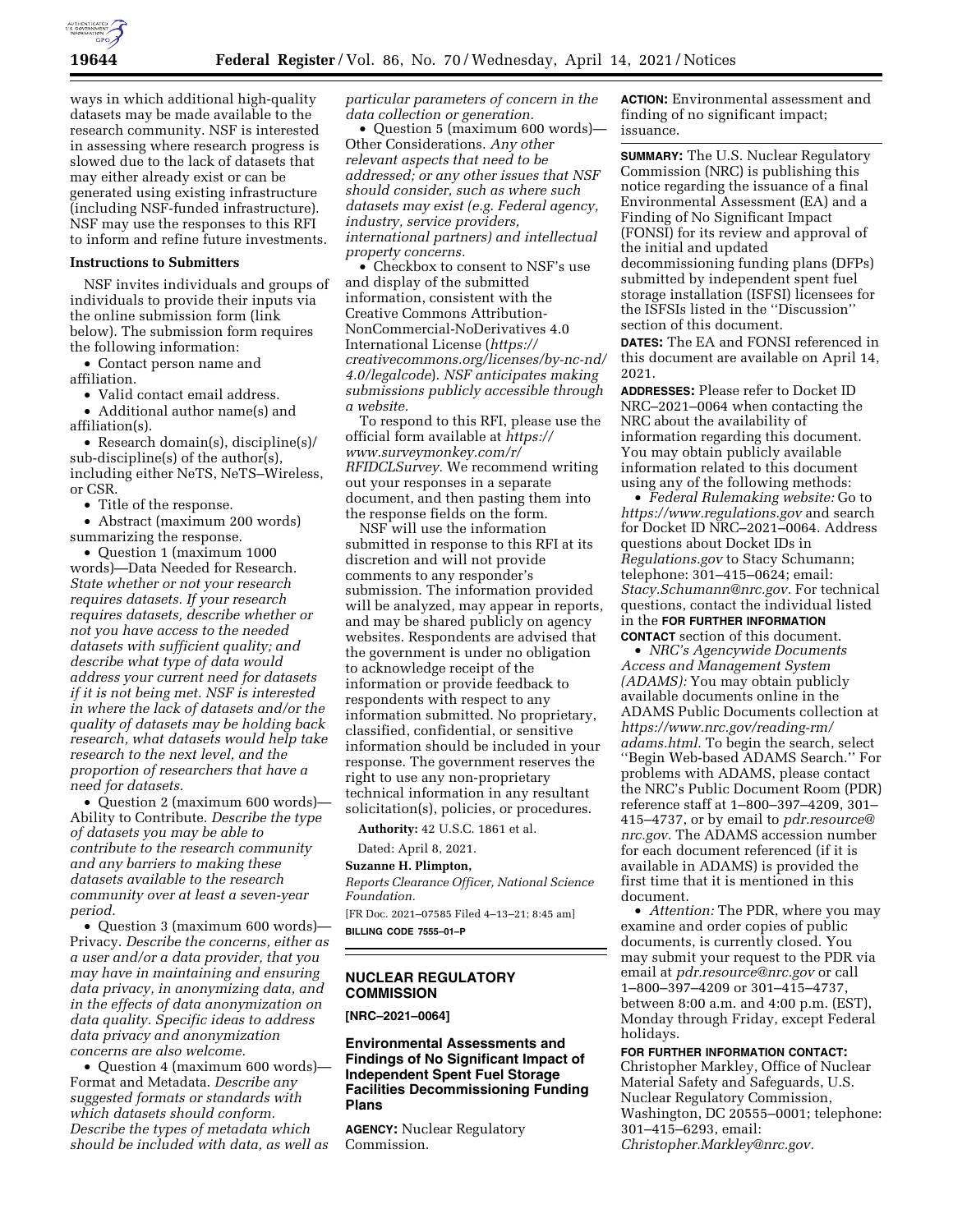# **SUPPLEMENTARY INFORMATION:**

#### **I. Introduction**

The NRC is considering the approval of the initial and updated DFPs submitted by ISFSI licensees. The NRC staff has prepared a final EA and FONSI determination for each of the initial and updated ISFSI DFPs in accordance with the NRC regulations in Part 51 of title 10 of the *Code of Federal Regulations*  (10 CFR), ''Environmental Protection Regulations for Domestic Licensing and Related Regulatory Functions,'' which implement the National Environmental Policy Act of 1969, as amended (42 U.S.C. 4321 *et seq.*).

The NRC requires its licensees to plan for the eventual decommissioning of their licensed facilities prior to license

termination. On June 17, 2011, the NRC published a final rule in the **Federal Register** amending its decommissioning planning regulations (76 FR 35512). The final rule amended the NRC regulation, 10 CFR 72.30, which concerns financial assurance and decommissioning for ISFSIs. This regulation requires each holder of, or applicant for, a license under 10 CFR part 72 to submit a DFP for the NRC's review and approval. The DFP is to demonstrate the licensee's financial assurance, *i.e.,* that funds will be available to decommission the ISFSI. The NRC staff will later publish its financial analyses of the DFP submittals which will be available for public inspection in ADAMS.

# FINDING OF NO SIGNIFICANT IMPACT

#### **II. Discussion**

The following table includes the plant name, docket number, licensee, and ADAMS Accession Number for the final EA and FONSI determination for each of the individual ISFSIs. The table also includes the ADAMS Accession Numbers for other relevant documents, including the initial and updated DFP submittals. For further details with respect to these actions, see the NRC staff's final EA and FONSI determinations which are available for public inspection in ADAMS and at *<https://www.regulations.gov>* under Docket ID NRC–2021–0064. For additional direction on accessing information related to this document, see the ''ADDRESSES'' section of this document.

| <b>Facility: Donald C. Cook Nuclear Plant</b> |                                                                                                                                                                                                                                                                                                                                                                                                                                                                                                                                                                                                                                                                                                                                                                                                                                                                                                                                                                                                    |  |
|-----------------------------------------------|----------------------------------------------------------------------------------------------------------------------------------------------------------------------------------------------------------------------------------------------------------------------------------------------------------------------------------------------------------------------------------------------------------------------------------------------------------------------------------------------------------------------------------------------------------------------------------------------------------------------------------------------------------------------------------------------------------------------------------------------------------------------------------------------------------------------------------------------------------------------------------------------------------------------------------------------------------------------------------------------------|--|
|                                               | $72 - 72$ .<br>Indiana Michigan Power Company (IMP).<br>The NRC's review and approval of IMP's initial and updated DFPs submitted in accordance<br>with 10 CFR 72.30(b) and (c).                                                                                                                                                                                                                                                                                                                                                                                                                                                                                                                                                                                                                                                                                                                                                                                                                   |  |
| Environmental Impact of Proposed Action       | The NRC staff has determined that the proposed action, the review and approval of IMP's ini-<br>tial and updated DFPs, submitted in accordance with 10 CFR 72.30(b) and (c), will not au-<br>thorize changes to licensed operations or maintenance activities, or result in changes in the<br>types, characteristics, or quantities of radiological or non-radiological effluents released into<br>the environment from the ISFSI, or result in the creation of solid waste. Moreover, the ap-<br>proval of the initial and updated DFPs will not authorize any construction activity, facility<br>modification, or other land-disturbing activity. The NRC staff has concluded that the pro-<br>posed action is a procedural and administrative action that will not have a significant impact<br>on the environment.                                                                                                                                                                             |  |
|                                               | The proposed action does not require changes to the ISFSI's licensed routine operations,<br>maintenance activities, or monitoring programs, nor does it require new construction or land-<br>disturbing activities. The scope of the proposed action concerns only the NRC's review and<br>approval of IMP's initial and updated DFPs. The scope of the proposed action does not in-<br>clude, and will not result in, the review and approval of decontamination or decommissioning<br>activities or license termination for the ISFSI or for other parts of the Donald C. Cook Nu-<br>clear Plant. Therefore, the NRC staff determined that approval of the initial and updated<br>DFPs for the Donald C. Cook Nuclear Plant ISFSI will not significantly affect the quality of<br>the human environment, and accordingly, the staff has concluded that a FONSI is appro-<br>priate. The NRC staff further finds that preparation of an environmental impact statement<br>(EIS) is not required. |  |
| Available Documents                           | Indiana Michigan Power Company, 2012. ISFSI DFPs (10 CFR 72.30), dated December 17,<br>2012. ADAMS Package Accession No. ML123630254.<br>Indiana Michigan Power Company, Inc., 2015. ISFSI DFPs (10 CFR 72.30), dated December<br>14, 2015. ADAMS Accession No. ML15351A007.                                                                                                                                                                                                                                                                                                                                                                                                                                                                                                                                                                                                                                                                                                                       |  |
|                                               | Indiana Michigan Power Company, 2018. Response to Request for Additional Information Re-<br>garding ISFSI DFPs (10 CFR 72.30), dated April 11, 2018. ADAMS Accession No.<br>ML18103A035.<br>U.S. Nuclear Regulatory Commission. ESA Section 7 No Effect Determination for ISFSI DFP<br>Reviews (Note to File), dated May 15, 2017. ADAMS Accession No. ML17135A062.<br>U.S. Nuclear Regulatory Commission. Request for Additional Information Regarding ISFSI<br>DFPs (10 CFR 72.30), dated February 28, 2018. ADAMS Accession No. ML18060A022.<br>U.S. Nuclear Regulatory Commission. Final EA and FONSI for the Indiana Michigan Power<br>Company's (IMP) Initial and Updated DFPs Submitted in Accordance with 10 CFR 72.30(b)<br>and (c) for the Donald C. Cook Nuclear Plant Units 1 and 2 ISFSI, dated April 7, 2021.<br>ADAMS Accession No. ML21062A254.                                                                                                                                    |  |

**Facility: San Onofre Nuclear Generating Station** 

| Docket No. | $72 - 41$                                                                               |
|------------|-----------------------------------------------------------------------------------------|
|            |                                                                                         |
|            | The NRC's review and approval of SCE's initial and updated DFPs submitted in accordance |
|            | with 10 CFR 72.30(b) and (c).                                                           |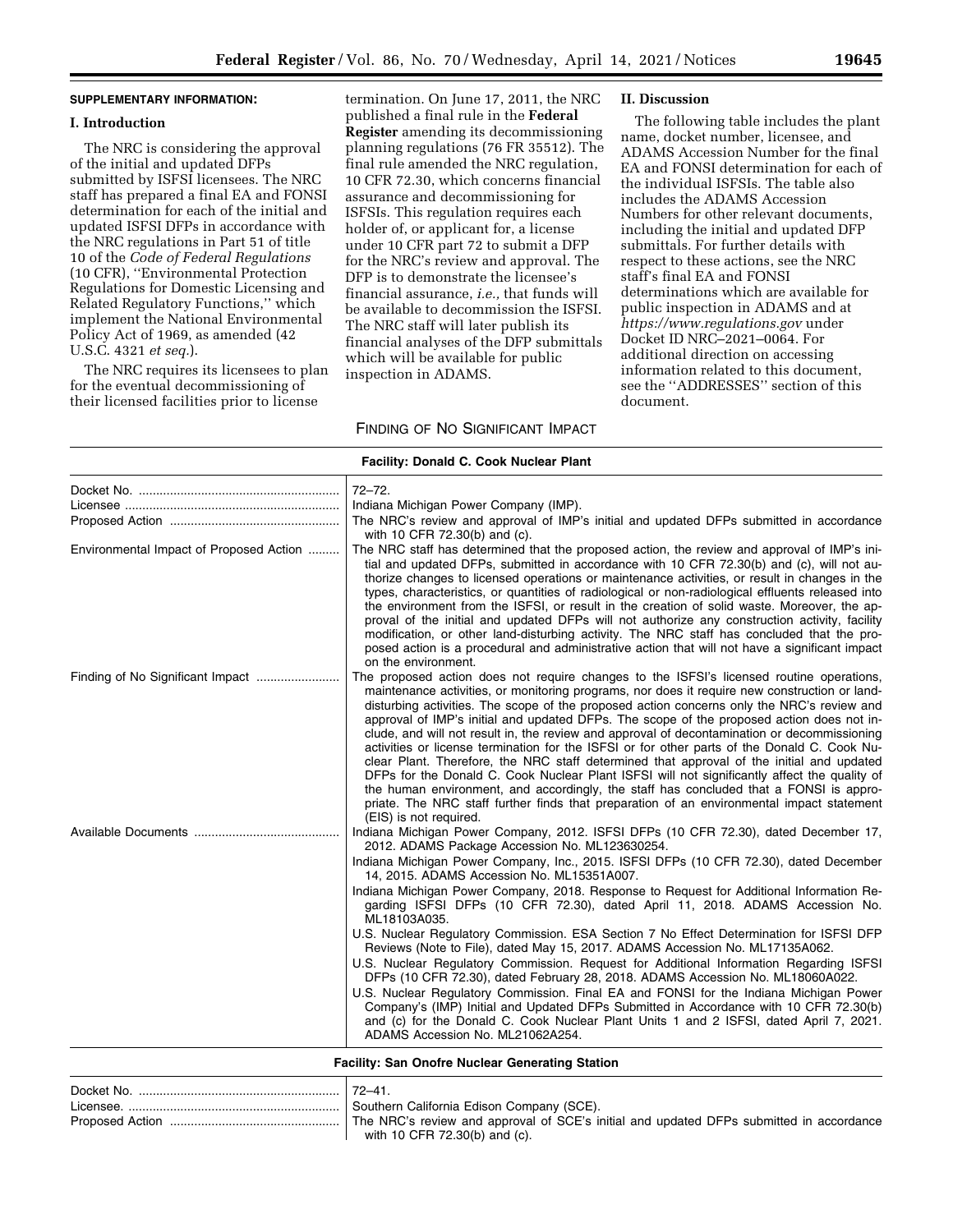۳

| Environmental Impact of Proposed Action | The NRC staff has determined that the proposed action, the review and approval of SCE's ini-<br>tial and updated DFPs, submitted in accordance with 10 CFR 72.30(b) and (c), will not au-<br>thorize or changes to licensed operations or maintenance activities, or result in changes in<br>the types, characteristics, or quantities of radiological or non-radiological effluents released<br>into the environment from the ISFSI, or result in the creation of solid waste. Moreover, the<br>approval of the initial and updated DFPs will not authorize any construction activity, facility<br>modification, or other land-disturbing activity. The NRC staff has concluded that the pro-<br>posed action is a procedural and administrative action that will not have a significant impact<br>on the environment.                                                                                                                                                                          |
|-----------------------------------------|--------------------------------------------------------------------------------------------------------------------------------------------------------------------------------------------------------------------------------------------------------------------------------------------------------------------------------------------------------------------------------------------------------------------------------------------------------------------------------------------------------------------------------------------------------------------------------------------------------------------------------------------------------------------------------------------------------------------------------------------------------------------------------------------------------------------------------------------------------------------------------------------------------------------------------------------------------------------------------------------------|
|                                         | The proposed action does not require changes to the ISFSI's licensed routine operations,<br>maintenance activities, or monitoring programs, nor does it require new construction or land-<br>disturbing activities. The scope of the proposed action concerns only the NRC's review and<br>approval of SCE's DFPs. The scope of the proposed action does not include, and will not<br>result in, the review and approval of decontamination or decommissioning activities or li-<br>cense termination for the ISFSI or for other parts of the San Onofre Nuclear Generating Sta-<br>tion. Therefore, the NRC staff determined that approval of the initial and updated DFPs for<br>the San Onofre Nuclear Generating Station ISFSI will not significantly affect the quality of<br>the human environment, and accordingly, the staff has concluded that a FONSI is appro-<br>priate. The NRC staff further finds that preparation of an environmental impact statement<br>(EIS) is not required. |
|                                         | Southern California Edison Company, 2012. ISFSI DFPs (10 CFR 72.30), dated December 14,<br>2012. ADAMS Accession No. ML130420384.<br>Southern California Edison Company, 2015. ISFSI DFPs (10 CFR 72.30), dated December 14,                                                                                                                                                                                                                                                                                                                                                                                                                                                                                                                                                                                                                                                                                                                                                                     |
|                                         | 2015. ADAMS Accession No. ML15349A942.<br>Southern California Edison Company, 2018. Response to Request for Additional Information<br>Regarding ISFSI DFPs (10 CFR 72.30), dated April 11, 2018. ADAMS Accession No.<br>ML18106A042.<br>U.S. Nuclear Regulatory Commission. ESA Section 7 No Effect Determination for ISFSI DFP<br>Reviews (Note to File), dated May 15, 2017. ADAMS Accession No. ML17135A062.                                                                                                                                                                                                                                                                                                                                                                                                                                                                                                                                                                                  |
|                                         | U.S. Nuclear Regulatory Commission. Letter to T. J. Palmisano re: Reguest for Additional In-<br>formation Regarding Southern California Edison's DFP for San Onofre Nuclear Generating<br>Station ISFSI, dated February 2018. ADAMS Accession No. ML18060A149.                                                                                                                                                                                                                                                                                                                                                                                                                                                                                                                                                                                                                                                                                                                                   |
|                                         | U.S. Nuclear Regulatory Commission. Enclosure: Request for Additional Information [Request<br>for Additional Information Regarding Southern California Edison's Decommissioning Funding<br>Plan for San Onofre Nuclear Generating Station ISFSI]. February 2018. ADAMS Accession<br>No. ML18060A148.                                                                                                                                                                                                                                                                                                                                                                                                                                                                                                                                                                                                                                                                                             |
|                                         | U.S. Nuclear Regulatory Commission. Final EA and FONSI for the Southern California Edison<br>Company's Initial and Updated DFPs Submitted in Accordance with 10 CFR 72.30(b) and<br>(c) for the San Onofre Nuclear Generating Station, Units 1, 2, and 3 ISFSI, dated April 7,<br>2021. ADAMS Accession No. ML21090A115.                                                                                                                                                                                                                                                                                                                                                                                                                                                                                                                                                                                                                                                                         |

# FINDING OF NO SIGNIFICANT IMPACT—Continued

| <b>Facility: Yankee Nuclear Power Station</b> |                                                                                                                                                                                                                                                                                                                                                                                                                                                                                                                                                                                                                                                                                                                                                                                                                                                                                                                                                                  |
|-----------------------------------------------|------------------------------------------------------------------------------------------------------------------------------------------------------------------------------------------------------------------------------------------------------------------------------------------------------------------------------------------------------------------------------------------------------------------------------------------------------------------------------------------------------------------------------------------------------------------------------------------------------------------------------------------------------------------------------------------------------------------------------------------------------------------------------------------------------------------------------------------------------------------------------------------------------------------------------------------------------------------|
|                                               | $72 - 31.$                                                                                                                                                                                                                                                                                                                                                                                                                                                                                                                                                                                                                                                                                                                                                                                                                                                                                                                                                       |
|                                               | Yankee Atomic Electric Company (YEAC).                                                                                                                                                                                                                                                                                                                                                                                                                                                                                                                                                                                                                                                                                                                                                                                                                                                                                                                           |
|                                               | The NRC's review and approval of YEAC 's initial and updated DFPs submitted in accordance<br>with 10 CFR 72.30(b) and (c).                                                                                                                                                                                                                                                                                                                                                                                                                                                                                                                                                                                                                                                                                                                                                                                                                                       |
| Environmental Impact of Proposed Action       | The NRC staff has determined that the proposed action, the review and approval of YEAC 's<br>initial and updated DFPs, submitted in accordance with 10 CFR 72.30(b) and (c), will not<br>authorize or changes to licensed operations or maintenance activities, or result in changes<br>in the types, characteristics, or quantities of radiological or non-radiological effluents re-<br>leased into the environment from the ISFSI, or result in the creation of solid waste. More-<br>over, the approval of the initial and updated DFPs will not authorize any construction activ-<br>ity, facility modification, or other land-disturbing activity. The NRC staff has concluded that<br>the proposed action is a procedural and administrative action that will not have a significant<br>impact on the environment.                                                                                                                                        |
|                                               | The proposed action does not require changes to the ISFSI's licensed routine operations,<br>maintenance activities, or monitoring programs, nor does it require new construction or land-<br>disturbing activities. The scope of the proposed action concerns only the NRC's review and<br>approval of YEAC's DFPs. The scope of the proposed action does not include, and will not<br>result in, the review and approval of decontamination or decommissioning activities or li-<br>cense termination for the ISFSI or for other parts of the former Yankee Nuclear Power Sta-<br>tion. Therefore, the NRC staff determined that approval of the initial and updated DFPs for<br>the Yankee Rowe ISFSI will not significantly affect the quality of the human environment,<br>and accordingly, the staff has concluded that a FONSI is appropriate. The NRC staff further<br>finds that preparation of an environmental impact statement (EIS) is not required. |
|                                               | Yankee Atomic Electric Company, 2012. ISFSI DFPs (10 CFR 72.30), dated December 17,<br>2012. ADAMS Accession No. ML12363A106.<br>Yankee Atomic Electric Company, 2015. ISFSI DFPs (10 CFR 72.30), dated December 14,<br>2015. ADAMS Accession No. ML16020A016.                                                                                                                                                                                                                                                                                                                                                                                                                                                                                                                                                                                                                                                                                                   |
|                                               | U.S. Nuclear Regulatory Commission. ESA Section 7 No Effect Determination for ISFSI DFP                                                                                                                                                                                                                                                                                                                                                                                                                                                                                                                                                                                                                                                                                                                                                                                                                                                                          |

Reviews (Note to File), dated May 15, 2017. ADAMS Accession No. ML17135A062.